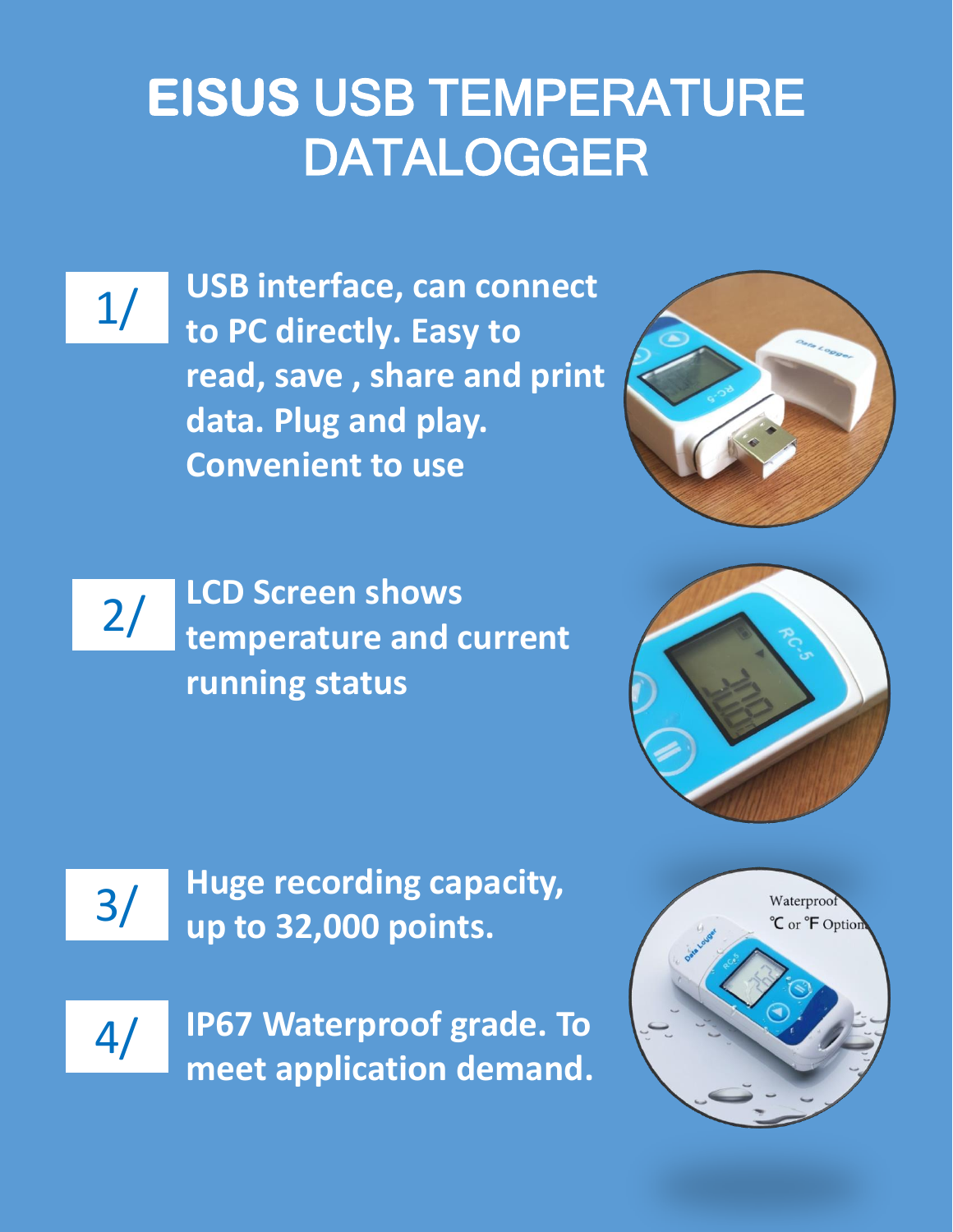## **EISUS** USB TEMPERATURE DATALOGGER

5/

**Free Software reports can be exported as PDF, Excel or Word file. It provides graphical readings for better data analysis. User can set alarm thresholds, logging intervals, etc.**



6/

**RC5 can be used for temperature recording on Food and Medicine Transport, Cold Storage facilities, Warehouses, Freezers, Bio refrigerators, etc.…**



**Buy Now!!!** Eisus Enterprises ● Tel: 443-3625/355-5126 ● Email: [sales@eisusonline.com](mailto:sales@eisusonline.com) ● Mobile: 0917-8191766